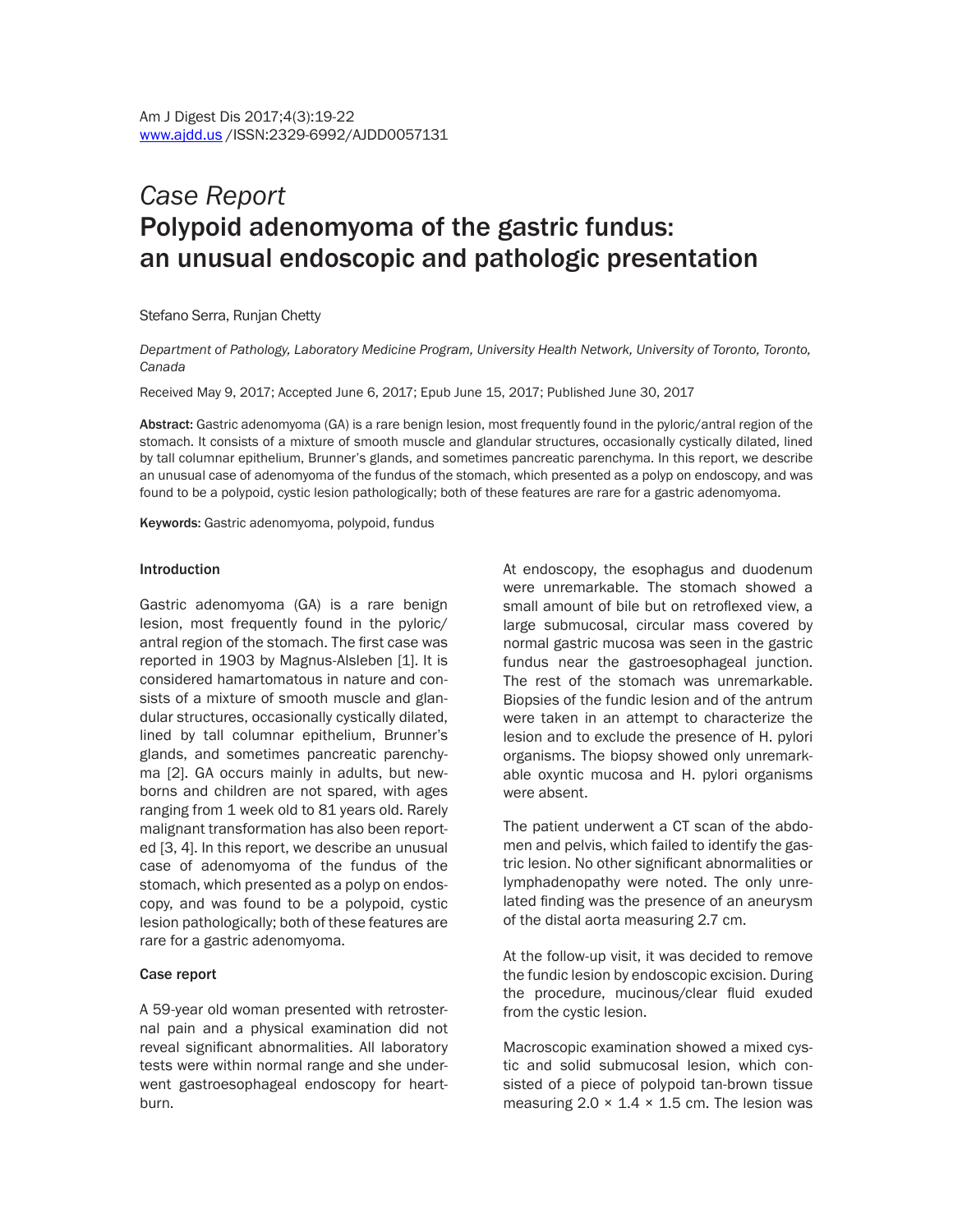

entirely submitted for histological evaluation. Microscopically, the surface was lined by unremarkable gastric oxyntic mucosa which was embedded within the gastric wall forming an intramural submucosal cyst (Figure 1A). The cyst wall was also lined by gastric foveolar, antral-type epithelium with oxyntic glands, resting on a loose connective tissue, resembling lamina propria, rich in plasma cells, lymphocytes, lymphoid aggregates surrounded by smooth muscle, which was in continuity with

the muscularis mucosae of the overlying surface oxyntic mucosa (Figure 1B). The epithelium lining the cyst showed focal reactive changes and was negative for dysplasia. The lumen of the cyst was occupied by a protuberant, polypoid structure connected with the cyst wall by a short stalk (Figure 1A). The polypoid intraluminal structure consisted of broad interdigitating bundles of bland smooth spindle cells in continuity with the smooth muscle of the muscularis mucosae (Figure 1C). No mitotic figures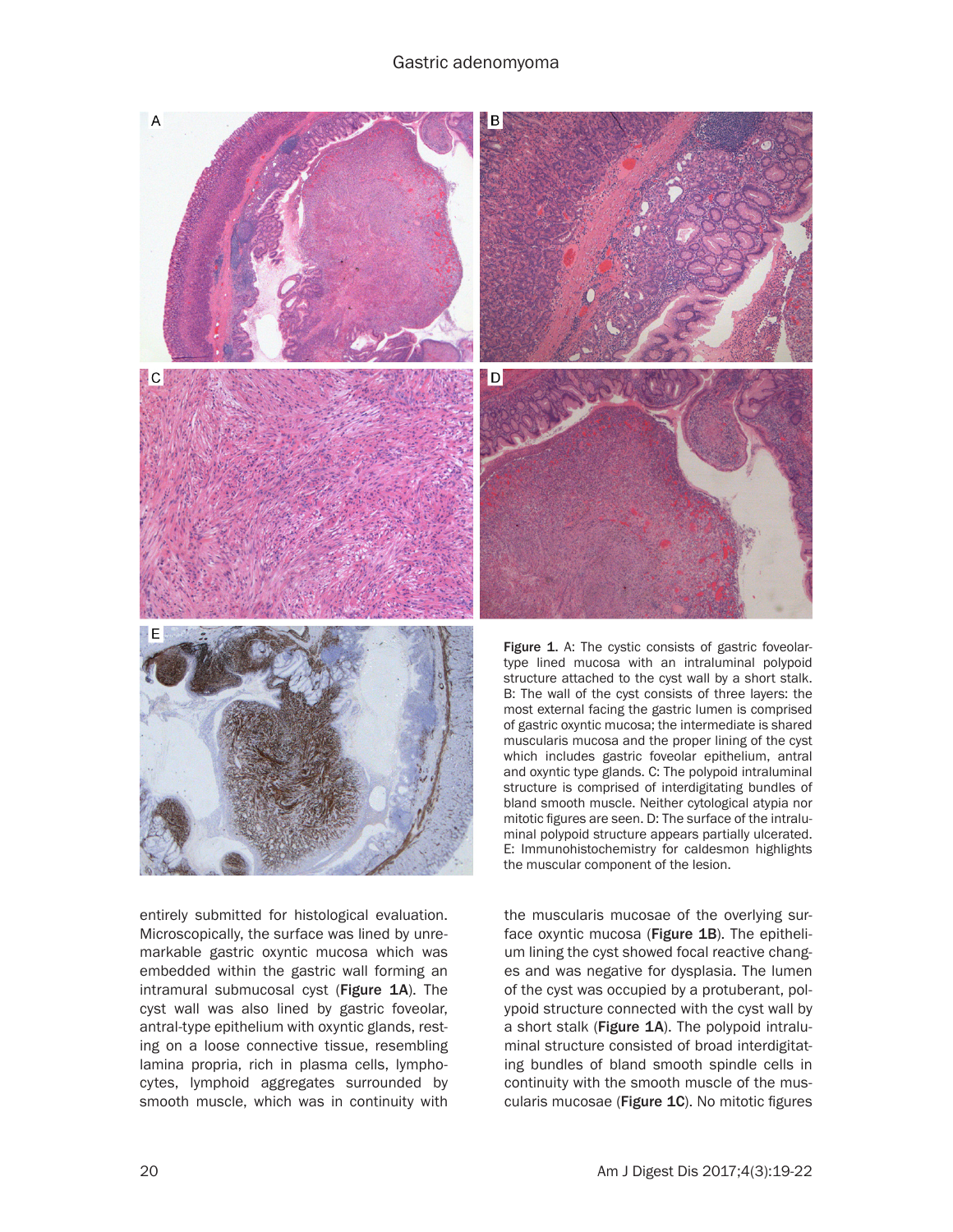or cytological atypia were seen. The surface of the polypoid structure was focally lined by antral-type mucosa with areas of granulation tissue and fibrinopurulent exudate, consisting with ulceration (Figure 1D). Neither ectopic pancreatic tissue, nor Brunner's glands were identified within the bundles of smooth muscle or in the wall of the cyst. Immunohistochemistry showed the spindle cells to be immunoreactive for desmin, SMA and caldesmon (Figure 1E). Immunohistochemistry showed the spindle cells to be negative for CD117, DOG-1 and S-100. CD117 highlighted numerous interstitial cells of Cajal cells intermixed with the smooth muscles fibres. The histopathological findings were in keeping with a benign, adenomyoma of the gastric fundus.

## **Discussion**

GAs are rare benign hamartomatous lesions, which consist of a variable mixture of bundles of smooth muscle and epithelial elements in the submucosa. The epithelial element may include gastric foveolar glands with/without goblet cells, Brunner's glands and pancreatic elements. Adenomyomas can be found in the stomach, duodenum, jejunum, ampulla and gallbladder where they present as solid mural nodules. Presentation as a cystic polypoid lesion is rare. The origin of the adenomyoma is controversial. Gastrointestinal epithelium originates from endoderm, whereas muscle, connective tissue and peritoneal elements derive from the mesoderm. Abnormal interactions between endodermal and mesodermal elements may result in the formation of adenomyomas. Primordial epithelial buds may develop and variably differentiate, resulting in the spectrum of adenomyoma, including aberrant pancreas and Brunner's glands [5, 6]. The smooth muscle bundles may arise from embryonic muscle or may represent a proliferation of normal muscle induced by the misplaced epithelium [7]. These lesions are classified according to which cell type predominate; aberrant pancreas is the most common variant [5].

GAs of the stomach are most frequently found in the distal stomach, antrum and pylorus. They may occur at any age and there is a slight predilection for women [7]. The presentation of these lesions is quite variable and depends on the site and size of the lesions. They may be asymptomatic or cause obstruction, bleeding

with melena [8], and intussusception [9] or cause non-specific symptoms such as epigastric pain and vomiting. Asymptomatic lesions can be found incidentally during endoscopy or imaging for other reasons.

Given the submucosal localization of these lesions, endoscopic biopsies have a very low yield [10] and surgical resection is usually necessary to confirm the diagnosis. Histologically, the diagnosis generally is straightforward and based on the presence of bundles of smooth muscle intimately associated with epithelial elements. Invasive gastric adenocarcinoma associated with GAs has been reported [3, 11]. The differential diagnosis depends on the age of the patient and includes Brunner's gland hamartomas, which generally occurs in the first part of the duodenum, myofibromas of the pylorus composed by myoid cells with thin-walled blood vessels. When epithelial elements are lacking or scarce, gastrointestinal stromal tumors (GISTs) and leiomyomas should be considered [9]. Another condition which may enter in the differential diagnosis is gastritis cystica profunda. This condition is characterized by misplacement of hyperplastic foveolar glands, cystically dilatated into the gastric submucosal layer. The lack of smooth muscle bundles around the cysts helps to distinguish gastritis cystica profunda from GAs.

To the best of our knowledge this is the first case in the literature of a GA of the gastric fundus (in close proximity of the gastroesophageal junction). Our lesion was cystic and contained an unusual combination of epithelial elements and smooth muscle: antral mucosa with oxyntic glands embedded in a loose connective tissue resembling the lamina propria and associated smooth muscle from the muscularis mucosae. These morphological features are unusual for GAs which typically consists of glands embedded within muscle in the wall. They are rarely cystic, and this "cyst within a cyst" appearance is even more unique.

Yoon et al reported a case of GA of the gastric body [7]; and their lesion shows similar features to the GA described herein. Both were submucosal with mixed cystic and solid components, filled with mucinous/clear liquid. However, histologically, Yoon et al describe broad interdigitating bundles of smooth muscle present between the ducts, which were occasional-